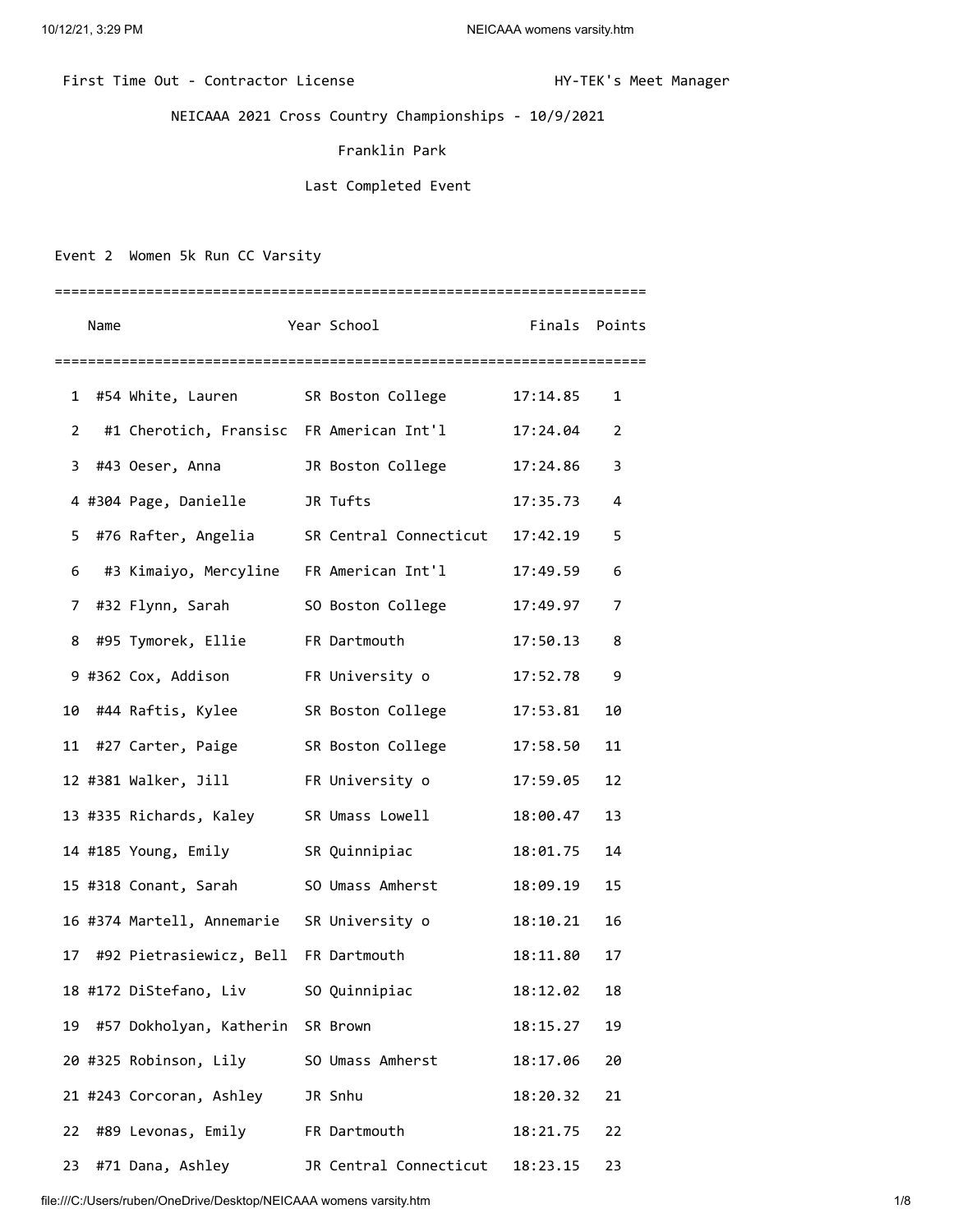|    | 24 #186 Zaffina, Alessandra SO Quinnipiac   |                                                         | 18:26.18    | 24 |
|----|---------------------------------------------|---------------------------------------------------------|-------------|----|
| 25 | #38 McAllister, Sorcha SR Boston College    |                                                         | 18:26.74    | 25 |
|    | 26 #60 Gevelber, Tevah                      | SO Brown                                                | 18:26.99    | 26 |
|    | 27 #347 Pretre, Kyra                        | FR Yale                                                 | 18:28.82    | 27 |
|    | 28 #320 Fairhurst, Eugenia FR Umass Amherst |                                                         | 18:29.32    | 28 |
|    | 29 #376 Nolan, Kira                         | SO University o                                         | 18:32.59    | 29 |
|    | 30 #272 Erhard, Rebecca                     | JR Stonehill                                            | 18:34.14    | 30 |
| 31 | #81 Strain, Monica                          | SR Connecticut                                          | 18:35.03    |    |
|    | 32 #291 Davis, Meghan                       | SO Tufts                                                | 18:35.99    | 31 |
|    | 33 #94 Shapiro, Natalie FR Dartmouth        |                                                         | 18:37.88    | 32 |
|    | 34 #364 Dean, Lauren                        | SO University o                                         | 18:39.03    | 33 |
|    | 35 #68 Stronski, Isa                        | SO Brown                                                | 18:39.05    | 34 |
|    | 36 #341 Goldfarb, Kylie                     | FR Yale                                                 | 18:39.39    | 35 |
|    | 37 #112 Feuerbach, Eve                      | JR Holy Cross                                           | 18:39.86    | 36 |
|    | 38 #170 Carlson, Amanda                     | SR Quinnipiac                                           | 18:40.15    | 37 |
| 39 | #66 Orchard, Katie                          | SO Brown                                                | 18:42.68    | 38 |
|    | 40 #338 Bergman, Iris                       | FR Yale                                                 | 18:42.82    | 39 |
| 41 | #8 Wheeler, Haley                           | SR American Int'l                                       | 18:43.82    | 40 |
|    | 42 #382 Yeomans, Nicole                     | JR University o                                         | 18:44.68    | 41 |
|    | 43 #310 Slager, Anna                        | JR Tufts                                                | 18:46.65    | 42 |
|    | 44 #244 Couto, Jill                         | SR Snhu                                                 | 18:49.29    | 43 |
|    | 45 #348 Schultz, Rebecca FR Yale            |                                                         | 18:50.62 44 |    |
| 46 | #56 Bibbey, Mary                            | SR Brown                                                | 18:51.67 45 |    |
|    | 47 #88 Kerimo, Emma FR Dartmouth            |                                                         | 18:53.40 46 |    |
|    |                                             | 48 #75 Morabito, Brooke SO Central Connecticut 18:54.34 |             | 47 |
|    | 49 #278 Lawrence, Emma FR Stonehill         |                                                         | 18:54.46 48 |    |
|    | 50 #344 Karperos, Sophia FR Yale            |                                                         | 18:55.84    | 49 |
|    | 51 #323 O'Leary, Colette SR Umass Amherst   |                                                         | 18:55.91    | 50 |
| 52 | #91 Nobili, Madaket                         | JR Dartmouth                                            | 18:56.89    | 51 |
|    | 53 #83 Finley, Steph SO Dartmouth           |                                                         | 19:00.24 52 |    |
|    |                                             | 54 #37 Lewna, Weronika FR Boston College                | 19:04.26 53 |    |
|    | 55 #279 Lombardi, Victoria SO Stonehill     |                                                         | 19:06.79    | 54 |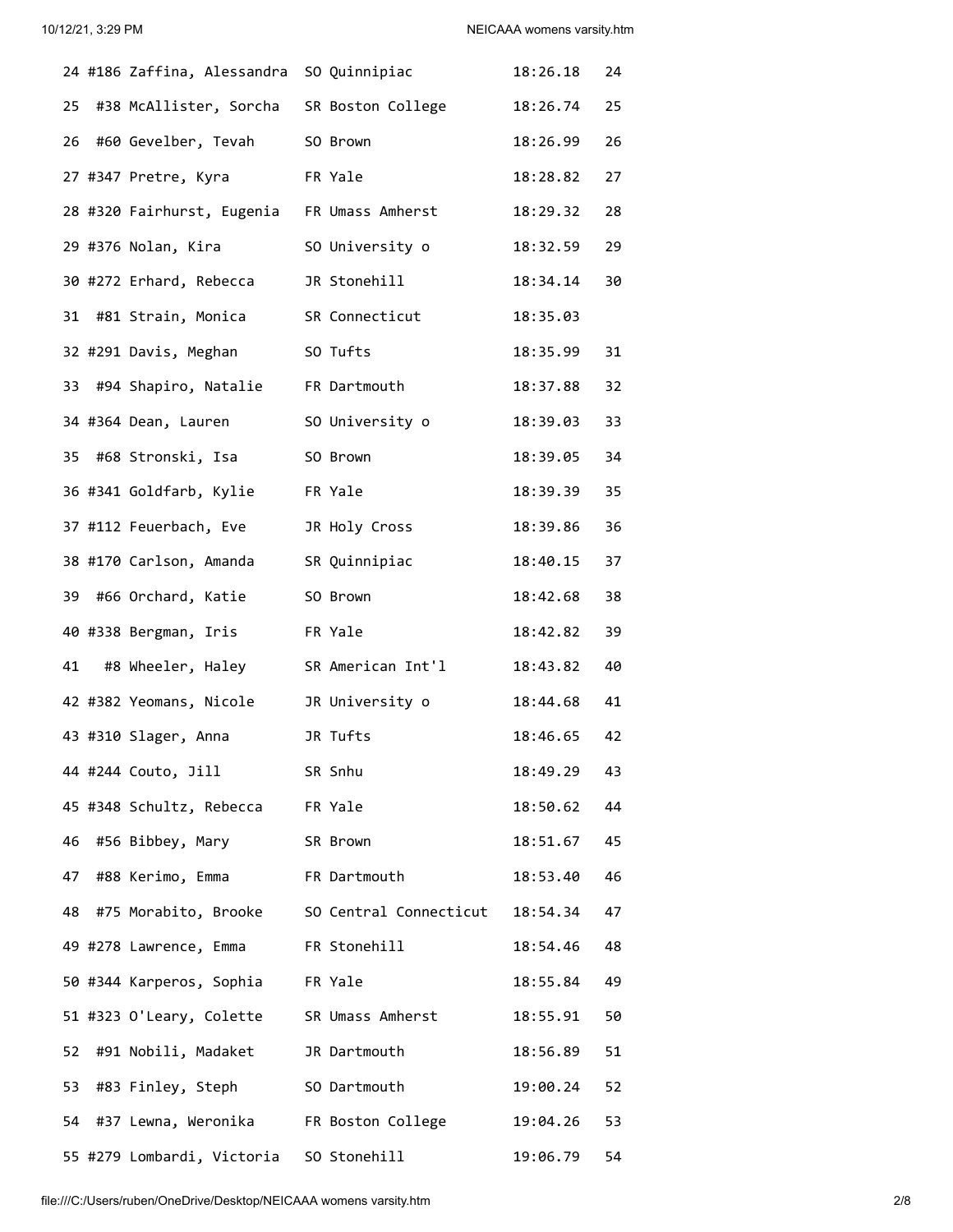| 10/12/21, 3:29 PM |                                          |                                                         | NEICAAA womens varsity.htm |    |
|-------------------|------------------------------------------|---------------------------------------------------------|----------------------------|----|
|                   | 56 #346 Pillard, Sarah SR Yale           |                                                         | 19:06.85                   | 55 |
|                   | 57 #198 Till, Madeline FR Rhode Island   |                                                         | 19:07.39 56                |    |
|                   |                                          | 58 #77 Stevens, Kaitlyn JR Central Connecticut 19:11.14 |                            | 57 |
|                   | 59 #190 Durham, Rebecca SO Rhode Island  |                                                         | 19:12.07                   | 58 |
|                   | 60 #202 Wright, Brynne FR Rhode Island   |                                                         | 19:12.56 59                |    |
|                   | 61 #324 Phair, Grace                     | SO Umass Amherst                                        | 19:12.56                   | 60 |
|                   | 62 #281 Mason, Claire                    | JR Stonehill                                            | 19:13.51 61                |    |
|                   | 63 #63 McManus, Isolde FR Brown          |                                                         | 19:14.65 62                |    |
|                   |                                          | 64 #7 Vermette, Kendyl FR American Int'l                | 19:16.04 63                |    |
|                   | 65 #174 Gihorski, Kate SR Quinnipiac     |                                                         | 19:16.52 64                |    |
|                   | 66 #127 Gilmore, Lydia SO Maine          |                                                         | 19:20.11                   | 65 |
|                   | 67 #110 Davis, Paige SR Holy Cross       |                                                         | 19:20.19                   | 66 |
|                   | 68 #151 LiPetri, Samantha JR Merrimack   |                                                         | 19:21.46                   | 67 |
|                   | 69 #322 James, Rebekah SO Umass Amherst  |                                                         | 19:22.03                   | 68 |
|                   | 70 #233 Rogler, Isabella FR Sacred Heart |                                                         | 19:22.36                   | 69 |
|                   | 71 #249 Seamans, Kelsey FR Snhu          |                                                         | 19:23.12 70                |    |
|                   | 72 #196 Piccone, Sofia FR Rhode Island   |                                                         | 19:23.67 71                |    |
|                   | 73 #139 Beaudet, Olivia FR Merrimack     |                                                         | 19:24.14 72                |    |
|                   | 74 #250 Zarakotas, Sarah SO Snhu         |                                                         | 19:26.15                   | 73 |
|                   | 75 #205 Bloom, Emily FR Sacred Heart     |                                                         | 19:27.77                   | 74 |
|                   | 76 #106 O'Connor, Abigail SO Hartford    |                                                         | 19:28.40 75                |    |
|                   |                                          | 77 #372 Mahoney, Caroline SR University o               | 19:28.42 76                |    |
|                   |                                          | 78 #391 Grosso, Danielle     JR Fairfield Un            | 19:29.15                   | 77 |
|                   |                                          | 79 #69 Carusone, Rebecca FR Central Connecticut         | 19:29.28                   | 78 |
|                   | 80 #101 D'Orso, Hannah SO Hartford       |                                                         | 19:29.74                   | 79 |
|                   | 81 #275 Howard, Jillian SR Stonehill     |                                                         | 19:30.04                   | 80 |
|                   | 82 #248 O'Rourke, Kaitlyn FR Snhu        |                                                         | 19:30.21                   | 81 |
|                   | 83 #305 Pollak, Lauren SO Tufts          |                                                         | 19:30.75                   | 82 |
|                   |                                          | 84 #337 Yount, Mary FR Umass Lowell                     | 19:30.89                   | 83 |
|                   |                                          | 85 #328 Baptiste, Amanda SR Umass Lowell                | 19:31.11                   | 84 |
|                   | 86 #351 Freeman, Sarah JR Bryant         |                                                         | 19:31.47                   | 85 |
|                   | 87 #176 Keiser, Marisa JR Quinnipiac     |                                                         | 19:32.30                   | 86 |
|                   | 88 #345 Long, Abigail 50 Yale            |                                                         | 19:32.55                   | 87 |

file:///C:/Users/ruben/OneDrive/Desktop/NEICAAA womens varsity.htm 3/8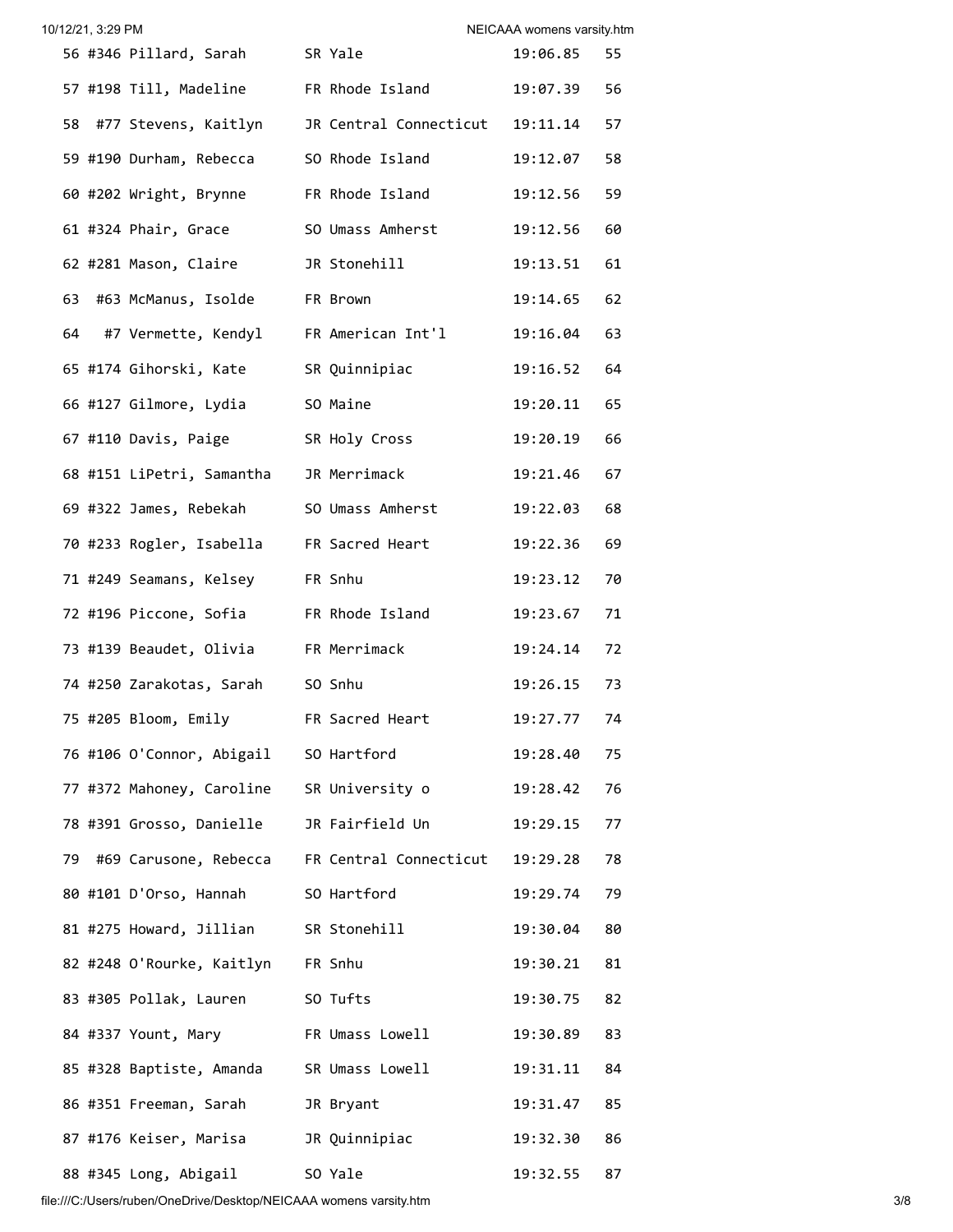|  | 89 #177 Keys, Lydia FR Quinnipiac          |                                          | 19:34.08     | 88  |
|--|--------------------------------------------|------------------------------------------|--------------|-----|
|  |                                            | 90 #115 Halloran, Michaela SR Holy Cross | 19:34.21 89  |     |
|  |                                            | 91 #98 Adeyanju, Haleemot JR Hartford    | 19:36.12 90  |     |
|  |                                            | 92 #197 Sabia, Molly FR Rhode Island     | 19:36.21 91  |     |
|  | 93 #395 Melao, Mia                         | SR Fairfield Un                          | 19:37.01 92  |     |
|  | 94 #206 Chakar, Alexandra FR Sacred Heart  |                                          | 19:37.58 93  |     |
|  | 95 #188 Charron, Sabrina SO Rhode Island   |                                          | 19:39.80 94  |     |
|  | 96 #103 Marcello, Hailey SO Hartford       |                                          | 19:42.23 95  |     |
|  |                                            | 97 #316 Beckman, Hannah FR Umass Amherst | 19:43.95 96  |     |
|  |                                            | 98 #393 Lanahan, Cate SO Fairfield Un    | 19:44.01 97  |     |
|  | 99 #113 Foley, Emily         SR Holy Cross |                                          | 19:44.25 98  |     |
|  | 100 #22 Snow, Peri                         | SO Assumption                            | 19:45.28 99  |     |
|  | 101 #299 Lowensohn, Tara     FR Tufts      |                                          | 19:46.62 100 |     |
|  | 102 #336 Swanson, Delaney FR Umass Lowell  |                                          | 19:47.07 101 |     |
|  | 103 #24 Wargo, Ashley       JR Assumption  |                                          | 19:48.74 102 |     |
|  | 104 #253 Conway, Nora FR St. Anselm        |                                          | 19:49.16 103 |     |
|  | 105 #280 Marshall, Elizabeth SO Stonehill  |                                          | 19:51.32 104 |     |
|  | 106 #398 Weissenberg, Anna JR Fairfield Un |                                          | 19:51.38 105 |     |
|  | 107 #355 Iayres, Julia 1R Bryant           |                                          | 19:52.84 106 |     |
|  |                                            | 108 #255 Engle, Dominique SR St. Anselm  | 19:56.61 107 |     |
|  | 109 #390 Frawley, Jane                     | SR Fairfield Un                          | 19:57.81     | 108 |
|  | 110 #118 Koufos, Emily SR Holy Cross       |                                          | 20:00.66     | 109 |
|  | 111 #114 Gage, Caroline FR Holy Cross      |                                          | 20:01.34     | 110 |
|  | 112 #354 Hamilton, Abigail                 | SO Bryant                                | 20:03.52     | 111 |
|  | 113 #19 McCann, Sydney                     | JR Assumption                            | 20:06.93     | 112 |
|  | 114 #128 Hodge, Rachel                     | SO Maine                                 | 20:09.46     | 113 |
|  | 115 #246 Mathson, Lydia                    | SO Snhu                                  | 20:09.82     | 114 |
|  | 116 #126 Folley, Anna                      | SO Maine                                 | 20:11.88     | 115 |
|  | 117 #153 Mahoney, Ava                      | SO Merrimack                             | 20:12.51     | 116 |
|  | 118 #303 Nilsson, Haley FR Tufts           |                                          | 20:13.95     | 117 |
|  | 119 #285 Swanson, Caitlin FR Stonehill     |                                          | 20:14.57     | 118 |
|  | 120 #353 Grzybinski, Emma                  | FR Bryant                                | 20:16.38     | 119 |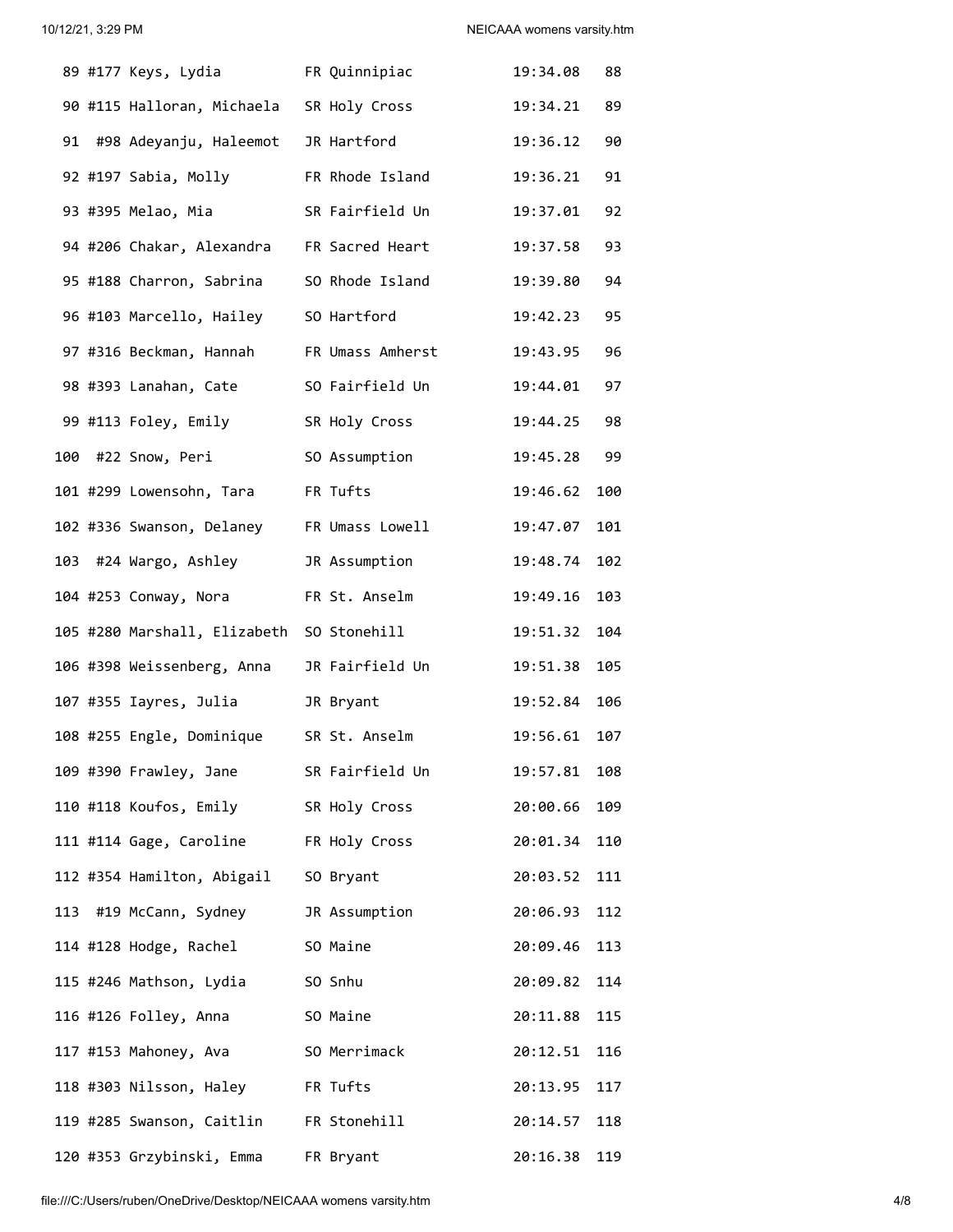| 10/12/21, 3:29 PM |                                               |                                                           | NEICAAA womens varsity.htm |     |
|-------------------|-----------------------------------------------|-----------------------------------------------------------|----------------------------|-----|
|                   | 121 #237 Stadnicki, Alisha FR Sacred Heart    |                                                           | 20:17.64 120               |     |
|                   | 122 #242 Coakley, Maura SR Snhu               |                                                           | 20:21.66 121               |     |
|                   | 123 #137 Affanato, Ella JR Merrimack          |                                                           | 20:22.68                   | 122 |
| 124               |                                               | #5 Rousselout, Daphne FR American Int'l 20:23.37          |                            | 123 |
|                   | 125 #388 DallaRiva, Emily SO Fairfield Un     |                                                           | 20:24.26                   | 124 |
|                   | 126 #297 Knoth, Antonia FR Tufts              |                                                           | 20:25.79                   | 125 |
|                   | 127 #269 Toy, Christine JR St. Anselm         |                                                           | 20:25.80                   | 126 |
|                   |                                               | 128 #224 Mandelkow, Sarah FR Sacred Heart                 | 20:27.59                   | 127 |
|                   |                                               | 129 #78 Walker, Edith FR Central Connecticut              | 20:27.82                   | 128 |
|                   | 130 #136 Yoder, Marlee FR Maine               |                                                           | 20:28.65                   | 129 |
|                   | 131 #259 Harrington, Jane SO St. Anselm       |                                                           | 20:30.79                   | 130 |
|                   | 132 #221 Kaiser, Angela SO Sacred Heart       |                                                           | 20:31.70                   | 131 |
|                   | 133 #384 Arrison, Holly FR Fairfield Un       |                                                           | 20:32.70                   | 132 |
|                   | 134 #238 Sturdevant, Cassand SO Sacred Heart  |                                                           | 20:33.15                   | 133 |
|                   | 135 #21 Novack, Tressa SR Assumption          |                                                           | 20:34.15                   | 134 |
|                   | 136 #158 Tierney, Sarah SR Merrimack          |                                                           | 20:35.66                   | 135 |
|                   | 137 #357 Prestininzi, Jacque SO Bryant        |                                                           | 20:38.72                   | 136 |
|                   | 138 #264 O'Donnell, Ava FR St. Anselm         |                                                           | 20:41.18                   | 137 |
|                   | 139 #352 Gilpin, Abigail FR Bryant            |                                                           | 20:42.60                   | 138 |
|                   | 140 #11 Corbett, Grace         JR Assumption  |                                                           | 20:45.34 139               |     |
|                   | 141 #14 Enes, Sarah             SO Assumption |                                                           | 20:46.00                   | 140 |
|                   | 142 #350 Crowley, Marissa FR Bryant           |                                                           | 21:00.64                   | 141 |
|                   | 143 #332 Farago, Marissa     JR Umass Lowell  |                                                           | 21:03.55                   | 142 |
|                   | 144 #141 Bouvier, Emma JR Merrimack           |                                                           | 21:04.95                   | 143 |
|                   | 145 #150 Grise, Katelyn       JR Merrimack    |                                                           | 21:14.15                   | 144 |
|                   | 146 #105 Neuendorf, Kelly FR Hartford         |                                                           | 21:16.44                   | 145 |
|                   | 147 #104 McGrail, Molly FR Hartford           |                                                           | 21:28.25                   | 146 |
|                   | 148 #122 Brennan, Alexa SO Maine              |                                                           | 21:28.76                   | 147 |
|                   | 149 #251 Boles, Kaitlyn SO St. Anselm         |                                                           | 21:36.31                   | 148 |
|                   | 150 #119 Maynard, Sophia SR Holy Cross        |                                                           | 21:37.38                   | 149 |
|                   |                                               | 151 #74 LoSchiavo, Maggie FR Central Connecticut 21:44.99 |                            | 150 |
|                   | 152 #13 Elliott, Cassidy FR Assumption        |                                                           | 21:47.87                   | 151 |
|                   | 153 #102 Kulpa, Sarah                         | FR Hartford                                               | 22:09.43                   | 152 |

file:///C:/Users/ruben/OneDrive/Desktop/NEICAAA womens varsity.htm 5/8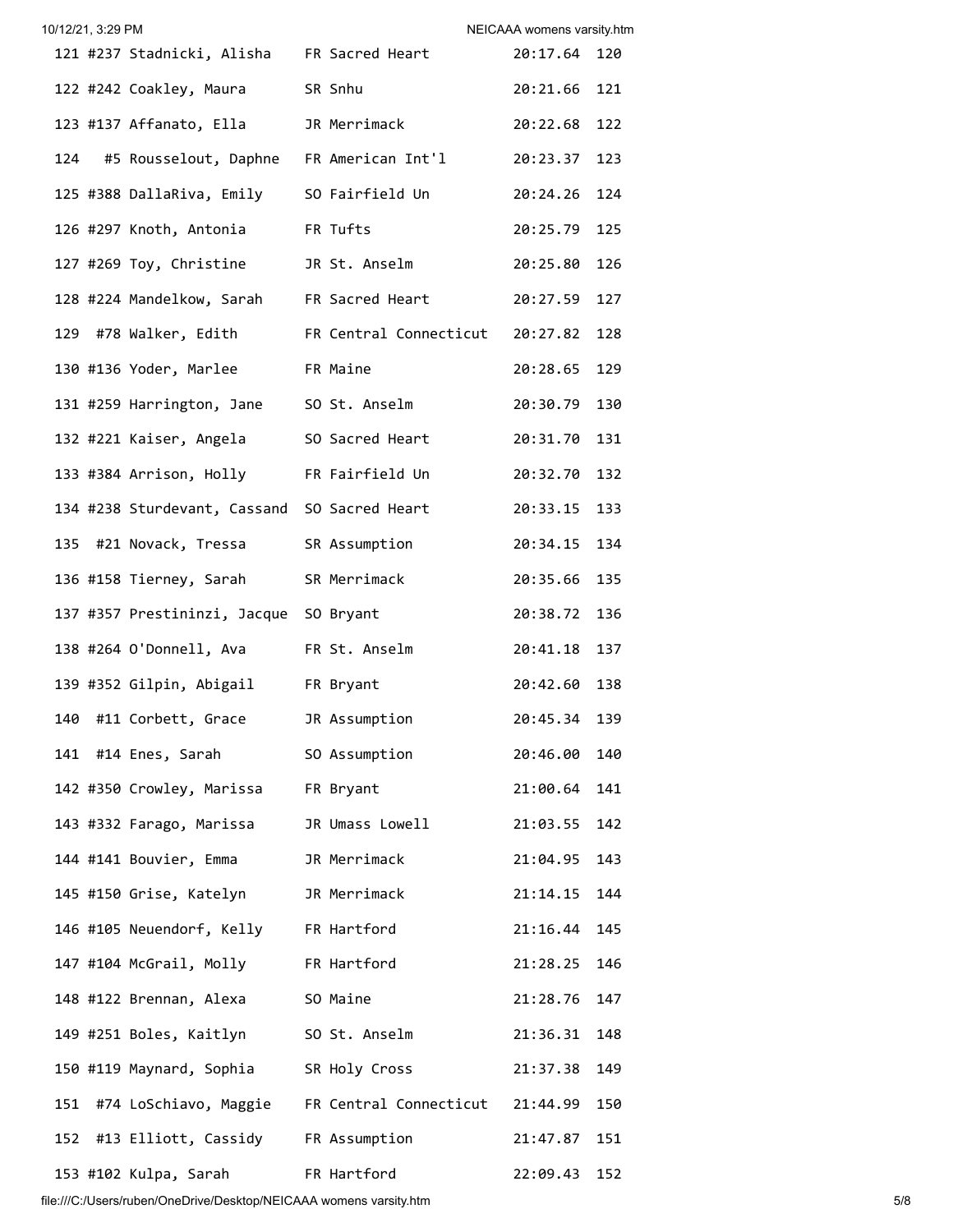| 154 #4 Mullin, Eliza       | SR American Int'l | 22:19.28 153 |  |
|----------------------------|-------------------|--------------|--|
| 155 #266 Provencher, Marin | SO St. Anselm     | 22:44.33 154 |  |

## Team Scores

| Rank Team                   |                   | Total | $1 \quad$      |              | $2 \quad 3 \quad 4$ |    | 5 <sub>1</sub> | $*6$    | $*7$ | $*8$ | $*9$ |
|-----------------------------|-------------------|-------|----------------|--------------|---------------------|----|----------------|---------|------|------|------|
|                             |                   |       |                |              |                     |    |                |         |      |      |      |
| 1 Boston College            |                   | 32    | $\mathbf{1}$   | $\mathbf{3}$ | $\overline{7}$      | 10 | 11             | 25      | 53   |      |      |
| Total Time:                 | 1:28:21.99        |       |                |              |                     |    |                |         |      |      |      |
| Average:                    | 17:40.40          |       |                |              |                     |    |                |         |      |      |      |
| 2 University of New Hampshi |                   | 99    | 9              | 12           | 16                  | 29 | 33             | 41      | 76   |      |      |
| Total Time:                 | 1:31:13.66        |       |                |              |                     |    |                |         |      |      |      |
| Average:                    | 18:14.74          |       |                |              |                     |    |                |         |      |      |      |
| 3 Dartmouth                 |                   | 125   | 8              | 17           | 22                  | 32 | 46             | 51      | 52   |      |      |
| Total Time: 1:31:54.96      |                   |       |                |              |                     |    |                |         |      |      |      |
| Average:                    | 18:23.00          |       |                |              |                     |    |                |         |      |      |      |
| 4 Quinnipiac                |                   | 157   | 14             | 18           | 24                  | 37 | 64             | 86      | 88   |      |      |
| Total Time:                 | 1:32:36.62        |       |                |              |                     |    |                |         |      |      |      |
| Average:                    | 18:31.33          |       |                |              |                     |    |                |         |      |      |      |
| 5 Brown                     |                   | 162   | 19             | 26           | 34                  | 38 | 45             | 62      |      |      |      |
| Total Time:                 | 1:32:55.66        |       |                |              |                     |    |                |         |      |      |      |
| Average:                    | 18:35.14          |       |                |              |                     |    |                |         |      |      |      |
| 6 Umass Amherst             |                   | 173   | 15             | 20           | 28                  | 50 | 60             | 68      | 96   |      |      |
| Total Time: 1:33:04.04      |                   |       |                |              |                     |    |                |         |      |      |      |
| Average:                    | 18:36.81          |       |                |              |                     |    |                |         |      |      |      |
| 7 Yale                      |                   | 194   |                |              | 27 35 39 44         |    | 49             | 55      | 87   |      |      |
| Total Time: 1:33:37.49      |                   |       |                |              |                     |    |                |         |      |      |      |
|                             | Average: 18:43.50 |       |                |              |                     |    |                |         |      |      |      |
| 8 Central Connecticut       |                   | 210   | 5 <sub>1</sub> | 23           | 47                  | 57 |                | 78 128  | 150  |      |      |
| Total Time:                 | 1:33:40.10        |       |                |              |                     |    |                |         |      |      |      |
| Average:                    | 18:44.02          |       |                |              |                     |    |                |         |      |      |      |
| 9 American Int'l            |                   | 234   | $2^{\circ}$    | 6            | 40                  | 63 |                | 123 153 |      |      |      |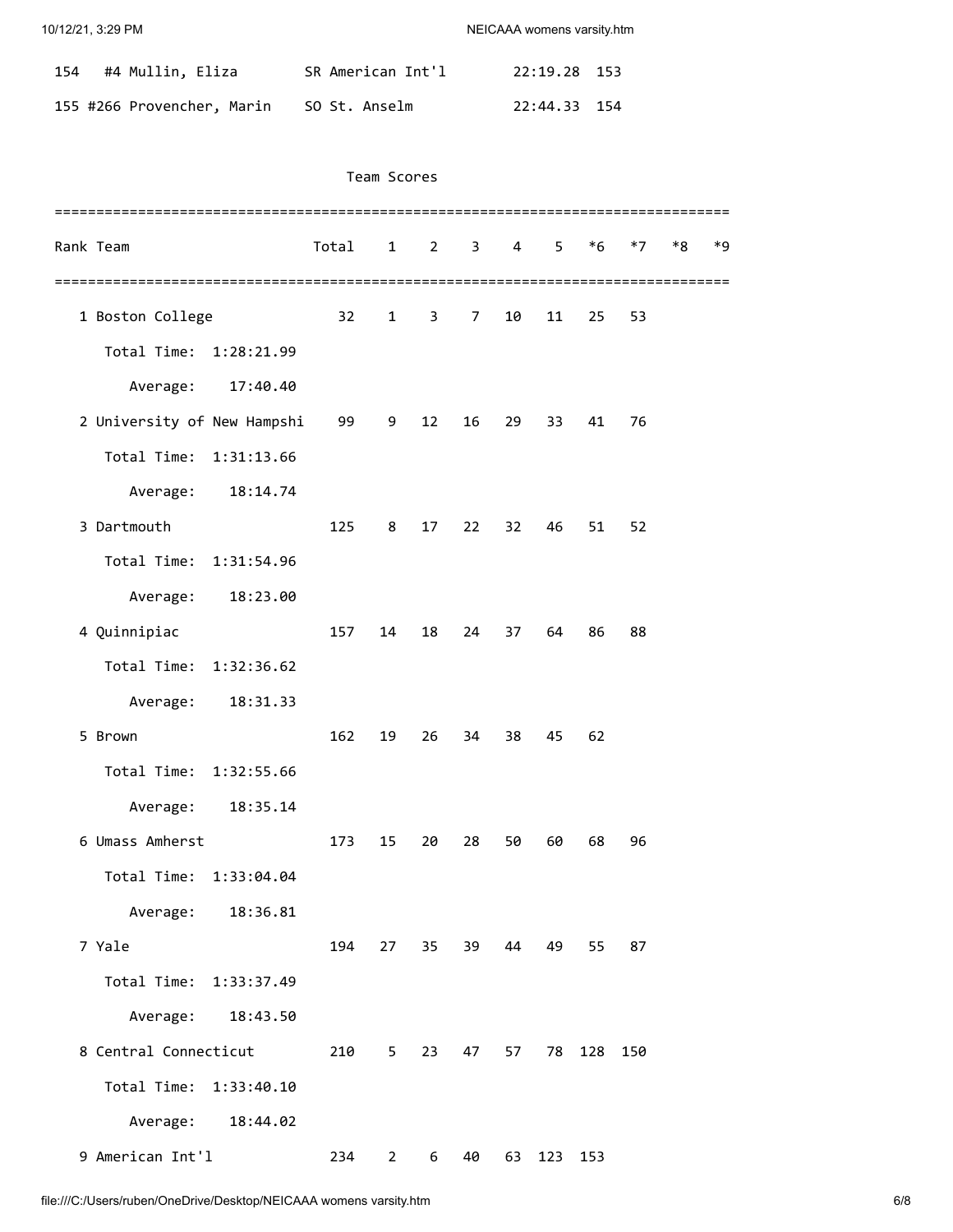| 10/12/21, 3:29 PM       |                        |     |    |    |         |     | NEICAAA womens varsity.htm |     |     |
|-------------------------|------------------------|-----|----|----|---------|-----|----------------------------|-----|-----|
|                         | Total Time: 1:33:36.86 |     |    |    |         |     |                            |     |     |
| Average:                | 18:43.38               |     |    |    |         |     |                            |     |     |
| 10 Tufts                |                        | 259 | 4  | 31 | 42      | 82  | 100                        | 117 | 125 |
|                         | Total Time: 1:34:15.74 |     |    |    |         |     |                            |     |     |
| Average:                | 18:51.15               |     |    |    |         |     |                            |     |     |
| 11 Stonehill            |                        | 273 | 30 | 48 | 54      | 61  | 80                         | 104 | 118 |
|                         | Total Time: 1:35:18.94 |     |    |    |         |     |                            |     |     |
| Average:                | 19:03.79               |     |    |    |         |     |                            |     |     |
| 12 Snhu                 |                        | 288 | 21 | 43 | 70      | 73  | 81                         | 114 | 121 |
|                         | Total Time: 1:35:29.09 |     |    |    |         |     |                            |     |     |
| Average:                | 19:05.82               |     |    |    |         |     |                            |     |     |
| 13 Rhode Island         |                        | 335 | 56 | 58 | 59      | 71  | 91                         | 94  |     |
| Total Time:             | 1:36:31.90             |     |    |    |         |     |                            |     |     |
| Average:                | 19:18.38               |     |    |    |         |     |                            |     |     |
| 14 Holy Cross           |                        | 398 | 36 | 66 | 89      | 98  | 109                        | 110 | 149 |
| Total Time:             | 1:37:19.17             |     |    |    |         |     |                            |     |     |
| Average:                | 19:27.84               |     |    |    |         |     |                            |     |     |
| 15 Umass Lowell         |                        | 423 | 13 | 83 | 84      | 101 | 142                        |     |     |
| Total Time:             | 1:37:53.09             |     |    |    |         |     |                            |     |     |
| Average:                | 19:34.62               |     |    |    |         |     |                            |     |     |
| 16 Fairfield University |                        | 479 | 77 | 92 | 97      | 105 | 108                        | 124 | 132 |
|                         | Total Time: 1:38:39.36 |     |    |    |         |     |                            |     |     |
| Average:                | 19:43.88               |     |    |    |         |     |                            |     |     |
| 17 Sacred Heart         |                        | 483 | 69 | 74 | 93      | 120 | 127                        | 131 | 133 |
| Total Time:             | 1:39:12.94             |     |    |    |         |     |                            |     |     |
| Average:                | 19:50.59               |     |    |    |         |     |                            |     |     |
| 18 Hartford             |                        | 484 | 75 | 79 | 90      | 95  | 145                        | 146 | 152 |
| Total Time:             | 1:39:32.93             |     |    |    |         |     |                            |     |     |
| Average:                | 19:54.59               |     |    |    |         |     |                            |     |     |
| 19 Merrimack            |                        | 512 | 67 | 72 | 116     | 122 | 135                        | 143 | 144 |
| Total Time:             | 1:39:56.45             |     |    |    |         |     |                            |     |     |
| Average:                | 19:59.29               |     |    |    |         |     |                            |     |     |
| 20 Bryant               |                        | 557 | 85 |    | 106 111 | 119 | 136                        | 138 | 141 |

file:///C:/Users/ruben/OneDrive/Desktop/NEICAAA womens varsity.htm 7/8